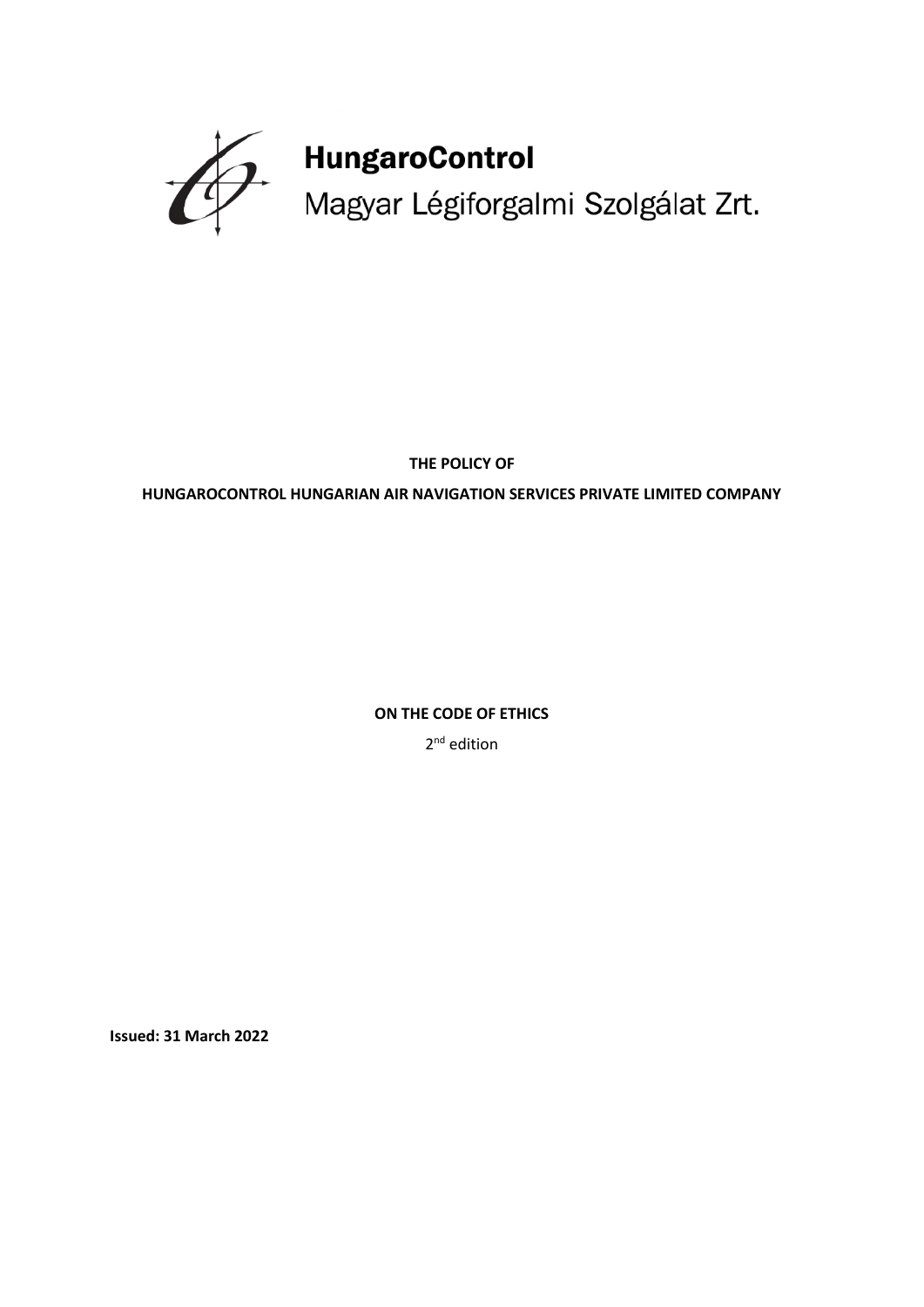# **1. Introductory Provisions**

- 1.1. The Chief Executive Officer of HungaroControl Hungarian Air Navigation Services Private Limited Company (hereinafter as: HungaroControl Pte. Ltd. Co. or the Company), based on the provisions of Government Regulation no. 339/2019 (XII. 23.) on the internal control system of publicly owned companies (hereinafter as: Government Regulation), and taking into account the shareholder and business interests, defines the ethical principles and expectations of HungaroControl Pte. Ltd. Co. in this Policy, to ensure the ethical operation of the Company.
- 1.2. The purpose of this Policy is to make known the values and ethical principles generally expected by HungaroControl Pte. Ltd. Co. and to support the identification and prevention of ethical risks and conflicts of interest; to maintain an integrity-oriented organisational culture based on transparent and clear values.
- 1.3. The scope of this Policy applies to all employees of HungaroControl Pte. Ltd. Co., to temporary and hired employees of the Company (hereinafter collectively referred to as: employee) and, where applicable, to its business partners having a contractual relationship with the Company.

# **2. General provisions**

- 2.1.In order to achieve the objectives set out in the Government Regulation and in this Code, HungaroControl Pte. Ltd. Co. sets out its ethical principles and expectations in the Code of Ethics annexed to this Policy, and identifies the main types of potential conflicts of interest and provides guidance on how to deal with them. The Code of Ethics does not seek to identify all ethical behaviour and conflicts of interest, but it does provide support in identifying the ethical problems and conflicts of interest that are most prominent, and in raising awareness of the risks and consequences of their occurrence.
- 2.2.In addition to complying with the currently effective laws and internal regulations, HungaroControl Pte. Ltd. Co. embraces the moral principles and values set out in the Code of Ethics as part of its organisational culture, makes their observance mandatory for its employees, and expects and recommends them to its business partners as well.
- 2.3.HungaroControl Pte. Ltd. Co. publishes on its website its Code of Ethics, which is an annex to this Policy, containing rules of conduct that protect the public interest or overriding private interests, in order to make known and promote the application of ethical principles and values, as well as ethical standards and provisions.
- 2.4.HungaroControl Pte. Ltd. Co. will conduct the investigation specified in the Policy of HungaroControl Pte. Ltd. Co. titled "Policy on handling and investigating conflicts of interest and incidents that compromise organisational integrity" (hereinafter as: ITSZ) against persons who violate the ethical principles and/or ethical standards and requirements, and as specified therein, HungaroControl Pte. Ltd. Co. shall publish on its website information on its procedures for the notification of incidents of breaches of organisational integrity, and on the data processing actions and activities carried out in the course of the investigation of the notification, the initiation and implementation of the related measures, and the monitoring and recording of the measures.
- 2.5.On the basis of the (prospective) employees' declarations, HungaroControl Pte. Ltd. Co. will investigate any conflicts of interest or incompatibility of interest brought to the Company's attention in accordance with the provisions of the ITSZ, the internal regulations on the performance of certain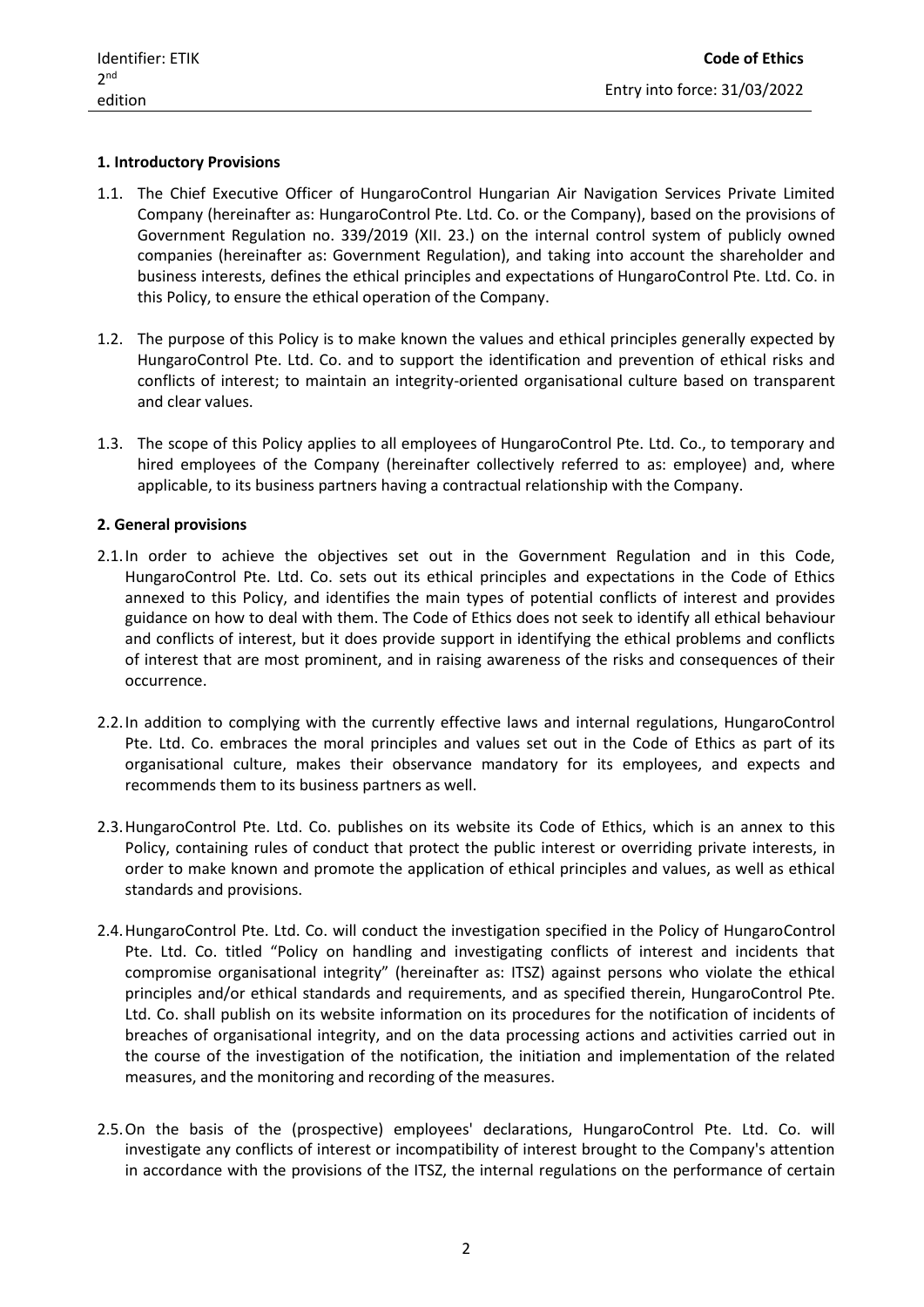tasks related to the establishment, maintenance and termination of employment relationships and other internal regulations on the conflict of interest related declarations, and will take the necessary preventive or reactive measures (e.g. discharge procedure) to manage the risks arising from the conflict of interest.

- 2.6.The Compliance Group (hereinafter referred to as: COMP) shall review the provisions of the Code of Ethics as necessary, but at least annually, and, if justified, it shall make a proposal for their amendment to the CEO through the Legal and Compliance Director of HungaroControl Pte. Ltd. Co.
- 2.7.Anyone with questions about the interpretation of the standards set out in the Code of Ethics can contact COMP at etikai.helpdesk@hungarocontrol.hu.
- 2.8.COMP operates a whistleblowing system for employees of the Company or any other external person; reports of breaches of the ethical requirements set out in this Policy can currently be made by email to [integritas@hungarocontrol.hu.](mailto:integritas@hungarocontrol.hu) The Company's Legal and Compliance Directorate (hereinafter referred to as: JMFI) will arrange for the operation of the whistleblowing system to be managed by an external service provider in the future.

Information on the current operation of the whistleblowing system, the notification procedure and the processing of personal data is available on the Company's website.

2.9.In relation to the Code of Ethics and the related internal regulations, the Human Resources Department (hereinafter referred to as: HERO), with the involvement of JMFI, provides training to the Company's employees on the relevant conflicts of interest, including examples of each one.

## **3. Closing provision**

This policy shall enter into force on 31 March 2022, and simultaneously, the 1st edition of the Policy on the Code of Ethics is repealed.

Annex: Code of Ethics

László Tóth Chief Executive Officer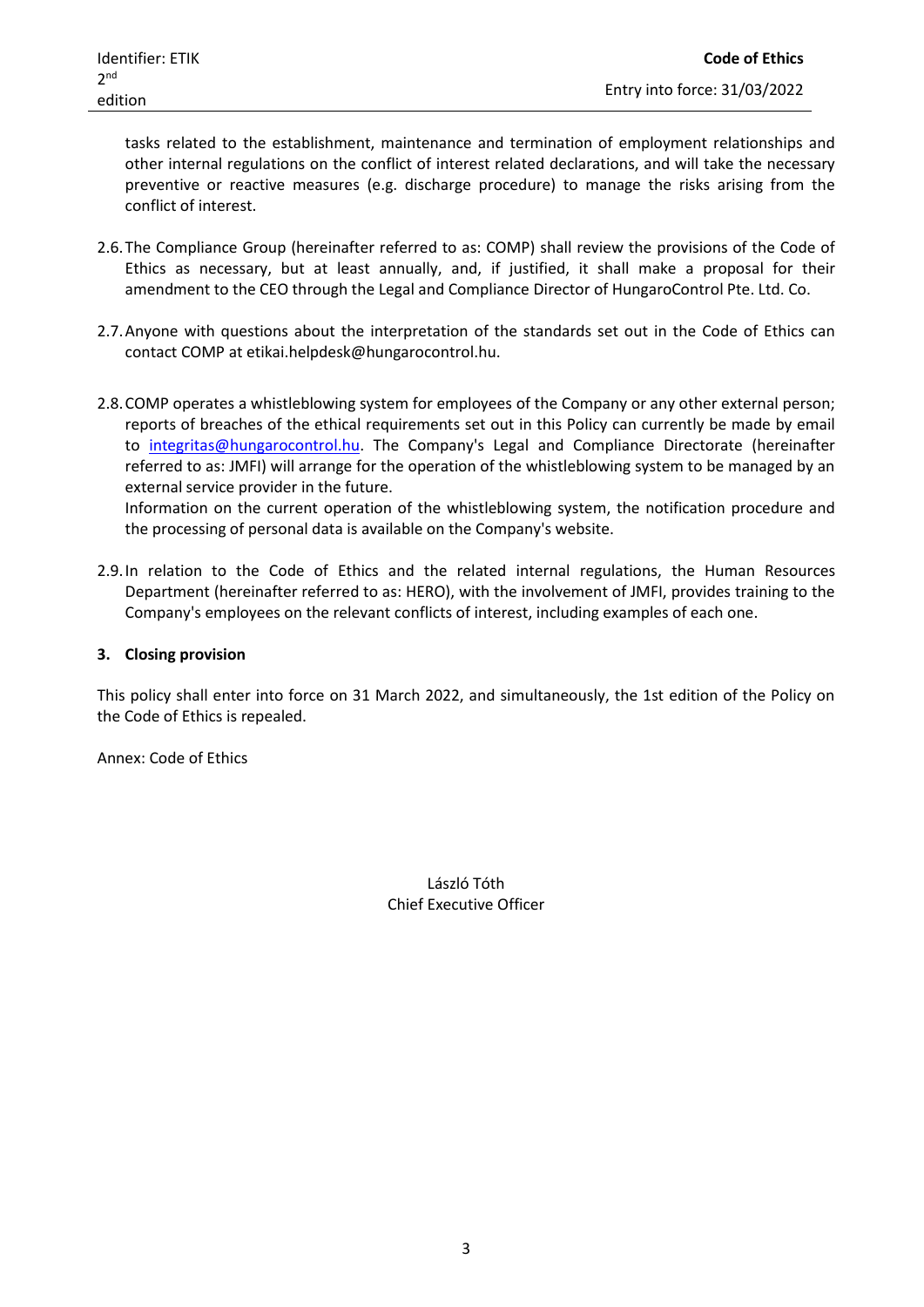# **I. ORGANISATIONAL VALUES**

The Code of Ethics is based on the values that are in line with the objectives and specific role of HungaroControl Pte. Ltd. Co., which fundamentally orient the internal organisational culture and operations of HungaroControl Pte. Ltd. Co. and reflect its image of itself and its image towards the outside world.

HungaroControl Pte. Ltd. Co. is a respected player in its industry both domestically and internationally, and its success is based on the work of its dedicated employees, who are expected not only to deliver outstanding performance, but also to be able to adapt to the constantly changing circumstances.

# **1. Flight safety**

Flight safety is a vital requirement of the aviation industry, a defining feature of the services provided to the clients and customers and the cornerstone of the values of HungaroControl Pte. Ltd. Co.

# *a) Priority: Think Safety first*

The most important element of the air navigation service provided by HungaroControl Pte. Ltd. Co. is to ensure the uninterrupted safe capacity of the airspace and the safe flow of air traffic, and a flight safety-oriented approach is an indispensable prerequisite for this.

It is an important principle that in the operation of the Company, no compromise should be allowed which would in the slightest degree compromise flight safety or put any interest before this objective.

## *b) A strategic mission for the common good*

For HungaroControl Pte. Ltd. Co., ensuring flight safety is a strategic activity, as maintaining the safety and continuity of air traffic is an elementary public need that satisfies a fundamental societal need.

The strategic goal of HungaroControl Pte. Ltd. Co. is to become one of Europe's service providers having the best safety record, demonstrating the Company's high professional standards and creating opportunities for further development.

## *c) Safety awareness*

Maintaining the safety of flights is a shared success of the Company's employees. The level of safety culture and flight safety awareness depends largely on the attitude of the employees. Therefore, HungaroControl Pte. Ltd. Co. strives to ensure that its employees perform their duties responsibly and to the best of their knowledge.

In order to maintain and improve its flight safety performance level, HungaroControl Pte. Ltd. Co. operates an integrated flight safety and quality management system for the whole Company and promotes the creation of a supportive environment for the development of a positive flight safety culture; the systematic reinforcement of a sense of responsibility based on flight safety values.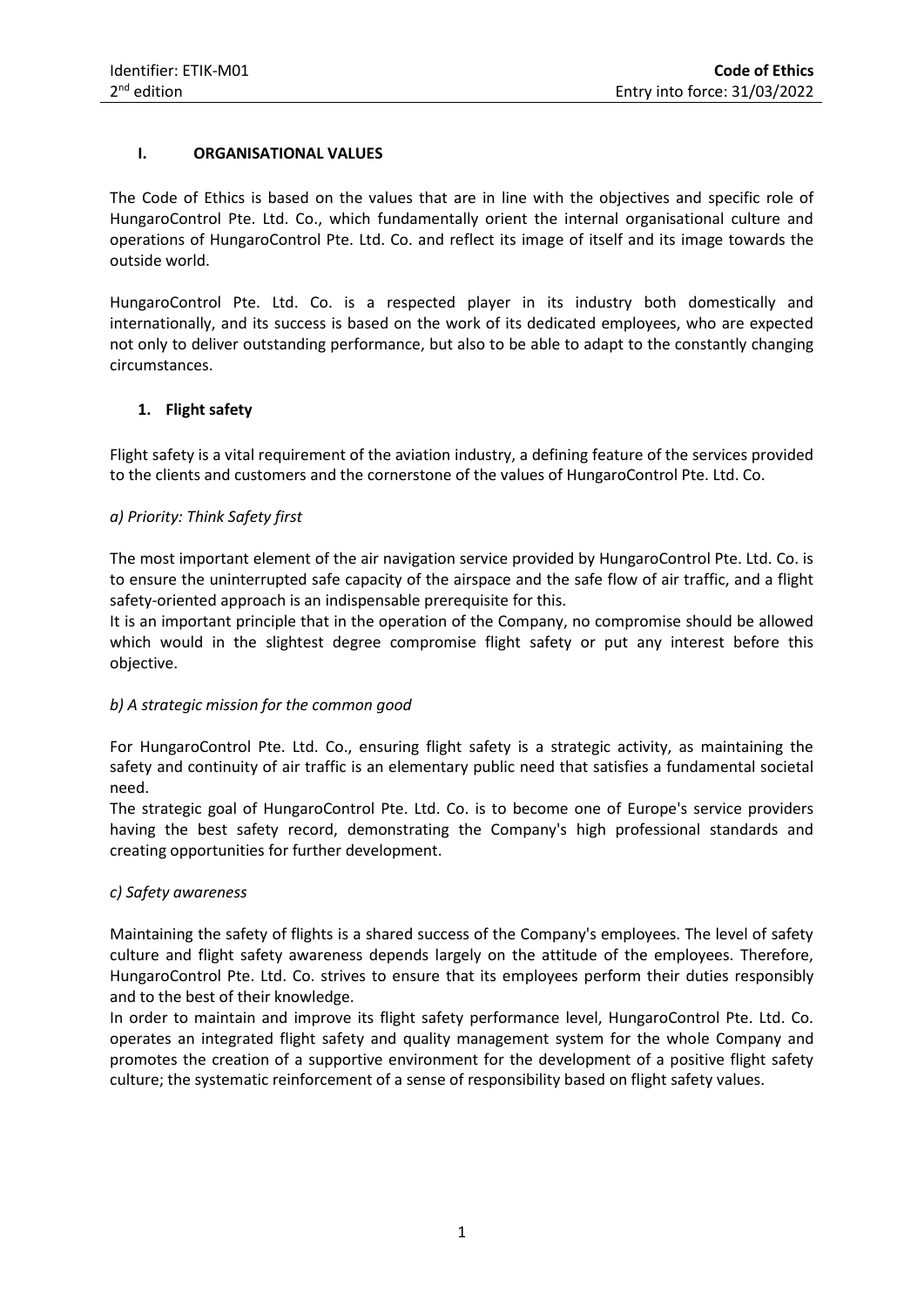# *d.) Sharing of safety related information*

HungaroControl Pte. Ltd. Co.'s culture of sharing flight safety information is well supported by the Just Culture environment, which serves to collect information on actual operations.

It is important that employees report even the slightest deviation detrimental to flight safety in a timely manner, as HungaroControl Pte. Ltd. Co. does not consider any deviation detrimental to flight safety to be acceptable. The Company will continuously collect and assess data on its flight safety and quality performance, informing stakeholders as necessary, so that they can implement effective preventive or corrective measures to minimise risks or avoid recurrence of deviations that have occurred.

# **2. Customer focus**

HungaroControl Pte. Ltd. Co. provides high quality, safe services to international and Hungarian air transport operators. HungaroControl Pte. Ltd. Co. continuously monitors the development of the needs of its domestic and international partners and strives to serve them to the greatest extent possible. HungaroControl Pte. Ltd. Co. considers initiative, pro-activity and openness to be important values, through which it strives to maximise the potential of cooperation between air traffic service providers and between nations.

# **3. Professional standards**

The credibility of HungaroControl Pte. Ltd. Co. is based on a high level of professionalism, quality services and consistent and value-based operations. The trust of partners can be gained and retained by ensuring these attributes on an ongoing basis. HungaroControl Pte. Ltd. Co. expects its employees to perform their work to the highest possible professional standards at all times, and at the same time supports them with the means at its disposal.

## **4. Efficiency and results focus**

Increasing efficiency is not only in the interest of the Company, but also in the interest of the region and the European aviation industry as a whole. Therefore, HungaroControl Pte. Ltd. Co. strives to achieve the highest possible level of efficiency in its activities and in the development of its international cooperation; it is constantly looking for more effective solutions and the best possible use of resources. It is also open to learning and absorbing new international experiences, and for that purpose it constantly monitors and adapts to industry developments.

## **5. Cooperation**

The behaviour of employees is determined by their common interests in common goals. The basis of effective teamwork is that, in sharing and carrying out tasks, employees should seek to cooperate with other organizational units and to solve problems jointly, taking into account each other's interests and the best interests of the Company.

In order to achieve the goals of HungaroControl Pte. Ltd. Co., it is essential to create both vertical and horizontal cooperation within the organisation, including a cooperative atmosphere between subordinates and managers, as well as good teamwork between employees.

These values should also apply beyond the direct working relationship to cooperation between organizational units.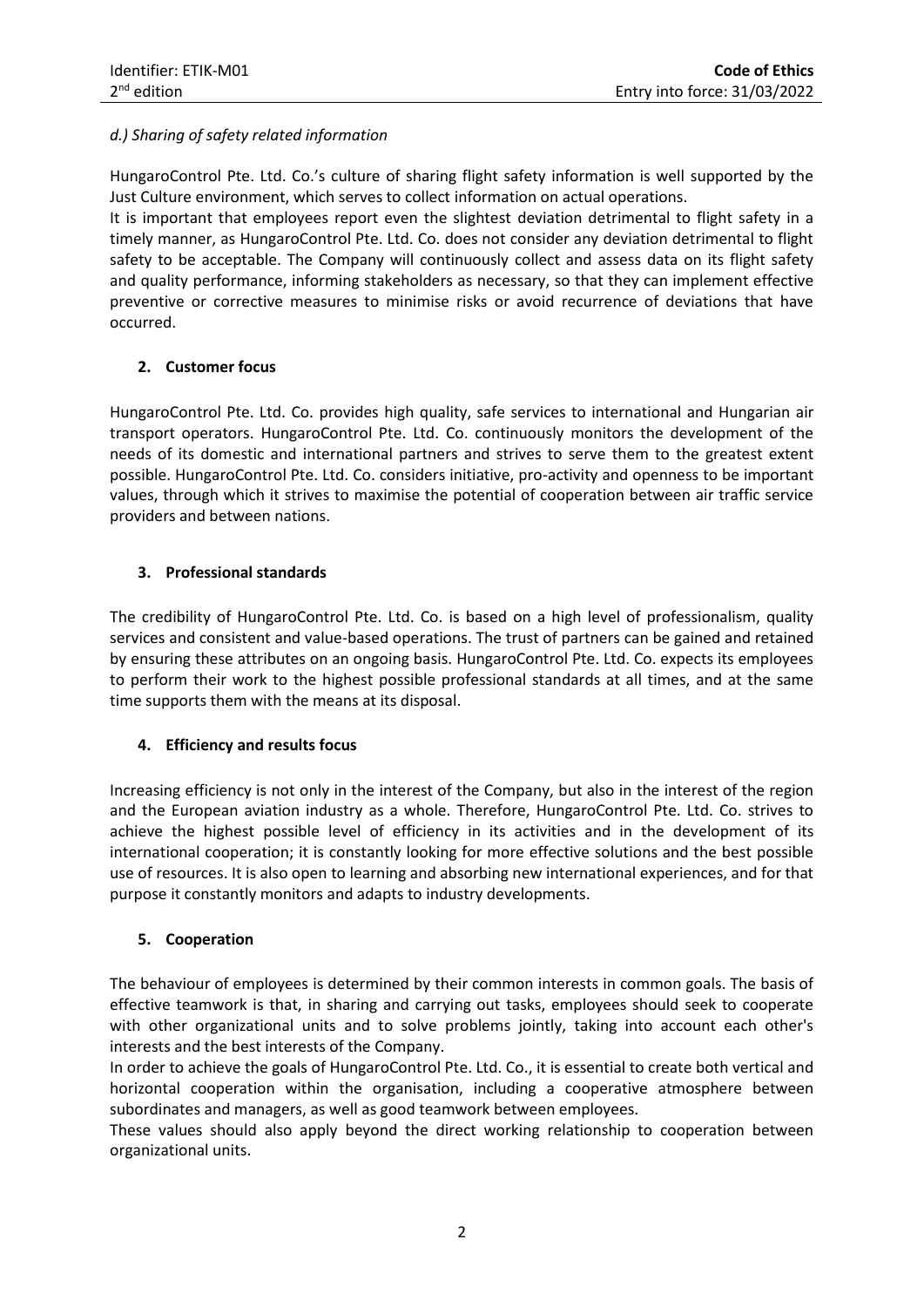# **6. Maintaining integrity**

HungaroControl Pte. Ltd. Co. is committed to preserving its organisational integrity, i.e. to operating in compliance with the laws and internal regulations applicable to the Company, including rules of conduct that protect the public interest or overriding private interests, as well as its objectives, values and principles. HungaroControl Pte. Ltd. Co. will take appropriate action in the event of retaliation against an employee, regardless of his or her position in the Company, who truthfully and in good faith reports a possible breach of integrity.

## **7. Innovation and renewal**

HungaroControl Pte. Ltd. Co. is looking for ways to innovate for better performance. Through its research and development activities, it provides outstanding solutions for both the company and the industry.

# **8. Fairness**

For the employees of HungaroControl Pte. Ltd. Co., fairness is not an external constraint, but an internal expectation. It is of fundamental importance that all employees of HungaroControl Pte. Ltd. Co. act free from undue external influence, professionally and to the best of their knowledge, while respecting the generally accepted moral standards of honesty and integrity, and cooperate in the identification of potential conflicts of interest, in the reduction of the risks arising from them, and in their resolution.

## **9. Transparency**

HungaroControl Pte. Ltd. Co. regards transparency as an important value and freedom of information as an outstanding constitutional value for the Company. The Company aims to ensure transparency in its operations through honest and direct communication, by ensuring the traceability of its activities and decisions, and by being open in its relations.

# **II. ETHICAL PRINCIPLES**

## **1. In the internal relations of the Company**

## a) Respect for employees

HungaroControl Pte. Ltd. Co. aims to provide the highest possible quality of service to the actors of the aviation industry, and the key to ensuring this are the high level of added value represented by its employees, the continuous availability of an adequate number of qualified and specialised staff, and the employees supporting them in their work. One of the catalysts of competitive advantage is the reliability of qualified and dedicated human resources, therefore HungaroControl Pte. Ltd. Co. strives to ensure a high level of financial and moral appreciation of its employees, to ensure their continuous professional development and to improve their working conditions.

HungaroControl Pte. Ltd. Co. strives to attract and retain well-qualified staff and to continuously develop their expertise; it provides opportunities for the professional development of employees and supports their career.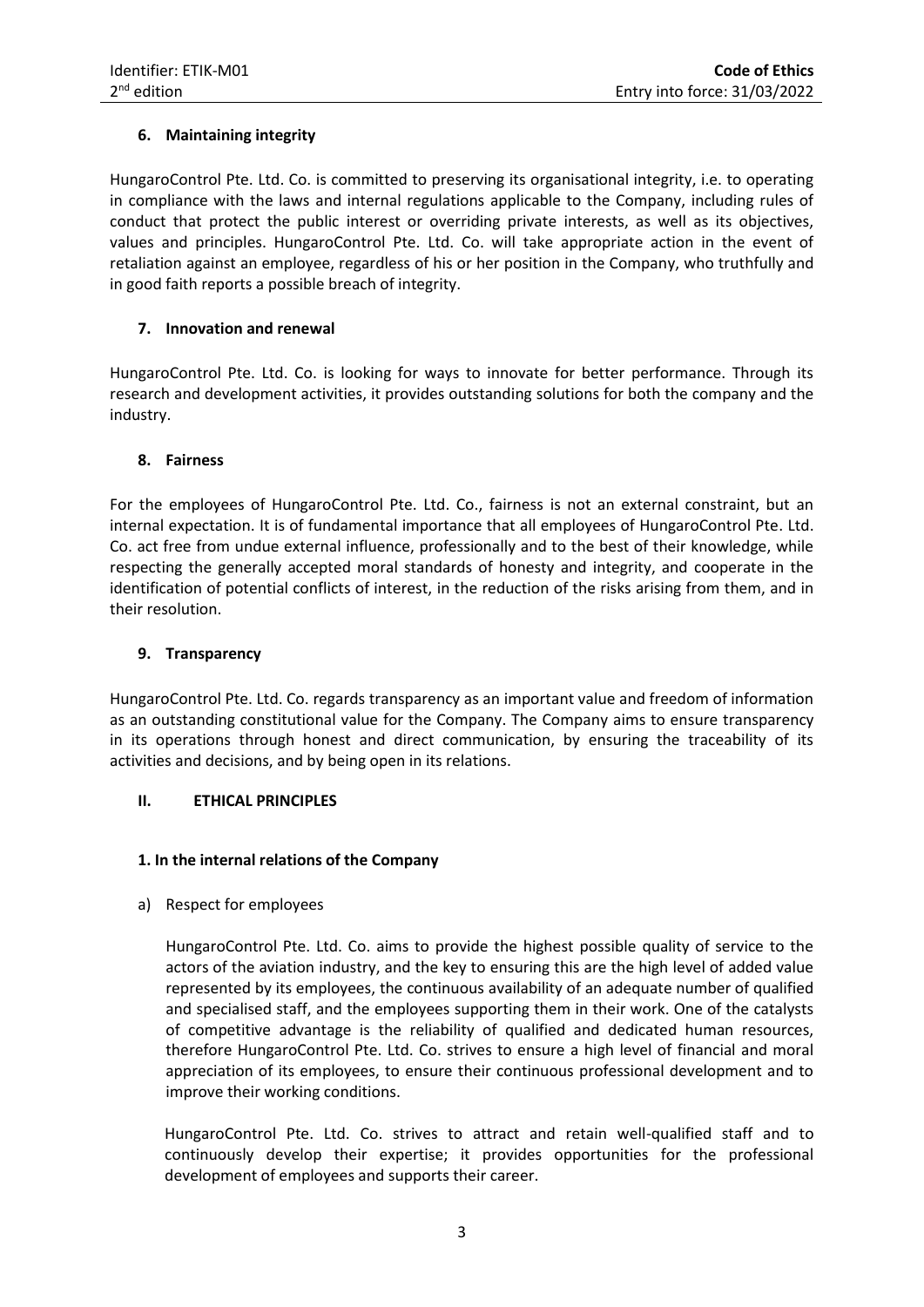As far as possible, HungaroControl Pte. Ltd. Co. wishes to take care of its employees at all levels, from the selection to the termination of their employment. HungaroControl Pte. Ltd. Co. strives to establish and maintain broad and effective cooperation with trade unions. HungaroControl Pte. Ltd. Co. strives to foster a sense of belonging among its employees in order to develop its organisational culture, thus it encourages the cultivation of employee relations that are of value to HungaroControl Pte. Ltd. Co. by supporting the organisation of cultural, sporting and social events.

b) Employee relations

HungaroControl Pte. Ltd. Co. considers it a fundamental value that all employees can achieve more as a strong community than as a group of individuals; each employee can only be successful individually if they do as much as possible to achieve common goals.

Part of a quality organisational culture is the cohesiveness of the workplace community as a whole, trust and respect for each other, which also increases work efficiency.

The professional and moral credibility of HungaroControl Pte. Ltd. Co. can be established and maintained through objective, fair and helpful working relationships, and these values must also be reflected in the cooperation between the individual organizational units.

Therefore it is essential that the employees of HungaroControl Pte. Ltd. Co. think in forwardlooking solutions, taking into account the interests and aspects of others, and look for points of connection, even in the awareness of differences, in order to strengthen synergies and break down barriers that hinder the achievement of common goals.

c) Providing a suitable environment and working conditions

HungaroControl Pte. Ltd. Co. provides its employees with the material conditions (means and equipment) required for goal-oriented and effective work, which it develops and modernises as far as possible.

HungaroControl Pte. Ltd. Co. creates a healthy, safe and purposeful working environment for its employees, where it aims to provide space for social life and the individual needs of employees; it provides the conditions for civilised meals, health care, continuous professional training and regeneration.

d) Equal treatment

HungaroControl Pte. Ltd. Co. rejects all forms of direct and indirect discrimination and takes firm action against them.

No direct or indirect discrimination against employees is allowed or tolerated.

HungaroControl Pte. Ltd. Co. treats all employees equally.

HungaroControl Pte. Ltd. Co. has adopted an Equal Opportunities Plan and is acting in full compliance with its provisions.

HungaroControl Pte. Ltd. Co. is employing its employees in regular and lawful forms of employment and does not in any way condone unlawful employment, exploitation, forced or child labour.

As part of its anti-discrimination approach, HungaroControl Pte. Ltd. Co. has made all its workplaces accessible for people with physical disabilities.

e) Protection of personal data

HungaroControl Pte. Ltd. Co. conducts all its activities and actions related to the personal data of its employees and partners in accordance with the requirement of transparency. The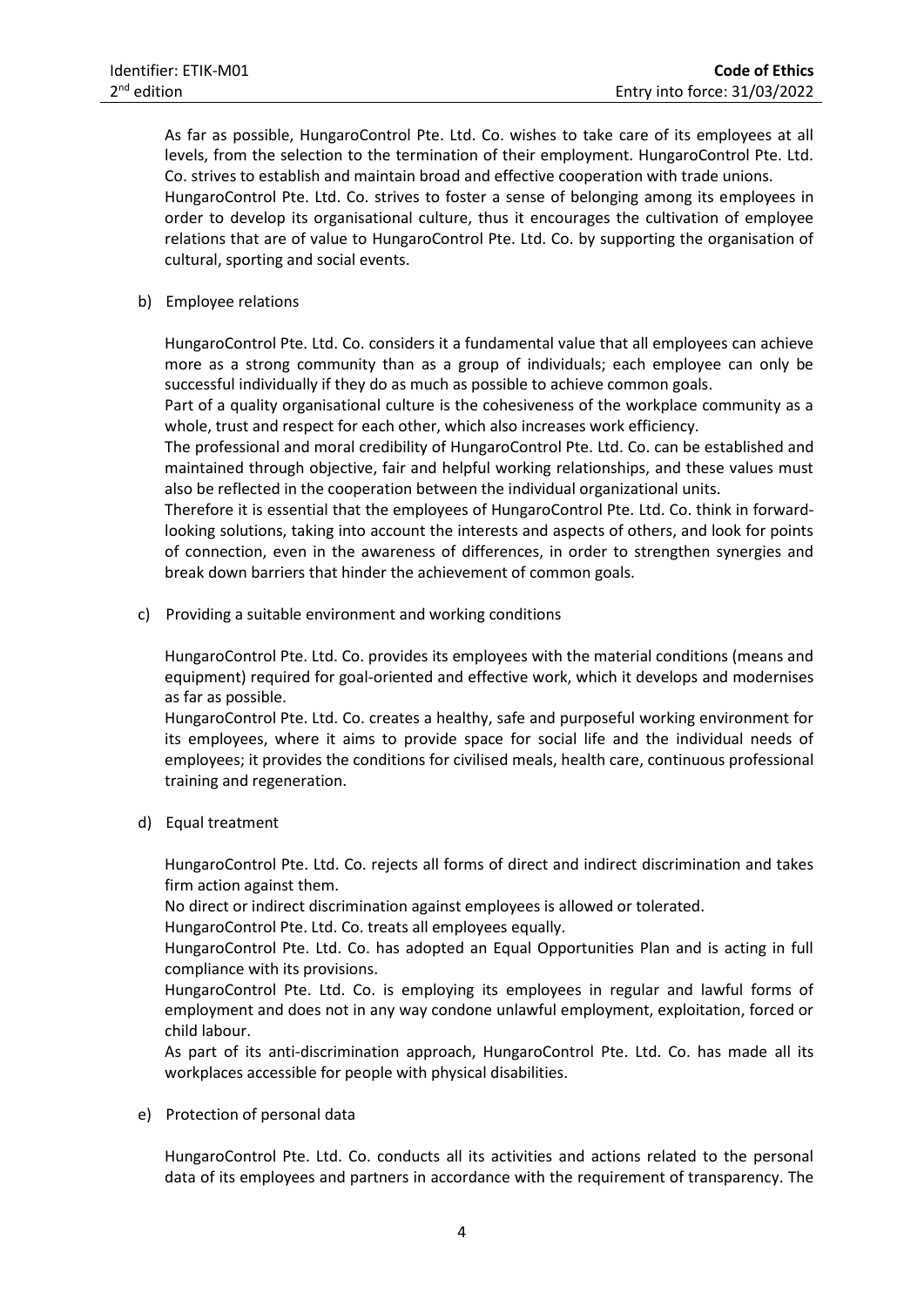data protection rules and regulations governing the processing of personal data are set out in the data protection policy of HungaroControl Pte. Ltd. Co. and other effective internal regulations of HungaroControl Pte. Ltd. Co. HungaroControl Pte. Ltd. Co. publishes information on the processing of personal data on its website and, in individual cases, makes it available to data subjects.

f) Transparent and respectful internal communication, with appropriate protection of business secrets

The day-to-day operations of HungaroControl Pte. Ltd. Co. are ensured by legislation, shareholders' resolutions, premises, guidelines and internal regulations that are continuously maintained and enable the efficient performance of the tasks.

The Company enables all its employees to carry out their duties in the knowledge of all the information necessary for the performance of their duties. Employees have an obligation under their employment contracts to ensure that unauthorised persons do not have access to information or business secrets that are critical to the operation of the Company.

HungaroControl Pte. Ltd. Co. encourages high quality horizontal and vertical internal communication within the organisation, and to this end it strives for credibility, clarity and comprehensiveness in its communication with its employees.

In addition to showing respect for each other, it is also important for the transparency and efficiency of internal operations that the employees of HungaroControl Pte. Ltd. Co. communicate openly and honestly with each other on issues affecting their employment relationship and in the course of their duties.

The Company considers it a fundamental value that in the course of their work, employees should strive to perform the tasks required under their posts of employment as efficiently and effectively as possible. They should also make sure that the professional information they have, relevant to the performance of their tasks, is shared accurately and in a timely manner with those involved in the performance of their tasks, and that they respect, partner and support each other, including in correcting errors.

It is valuable for HungaroControl Pte. Ltd. Co. if its employees respect each other's professional opinions and strive to avoid unnecessary conflicts. HungaroControl Pte. Ltd. Co. does not tolerate any attitude that undermines teamwork and cooperation, non-factual criticism of the work of others based on rivalry or anger, or misleading employees.

## **2. In the external relations of the Company**

## a) Cooperation

In its external relations, HungaroControl Pte. Ltd. Co. strives not only to fully enforce the interests of the organisation, but also to promote the effective operation of its customers and partners. To achieve this, it is essential that employees keep the following in mind when dealing with external stakeholders:

- They should take the initiative to create and improve cooperation.
- They should strive for the most effective solutions possible.
- They should support partners' activities with continuous, correct, accurate and high quality information.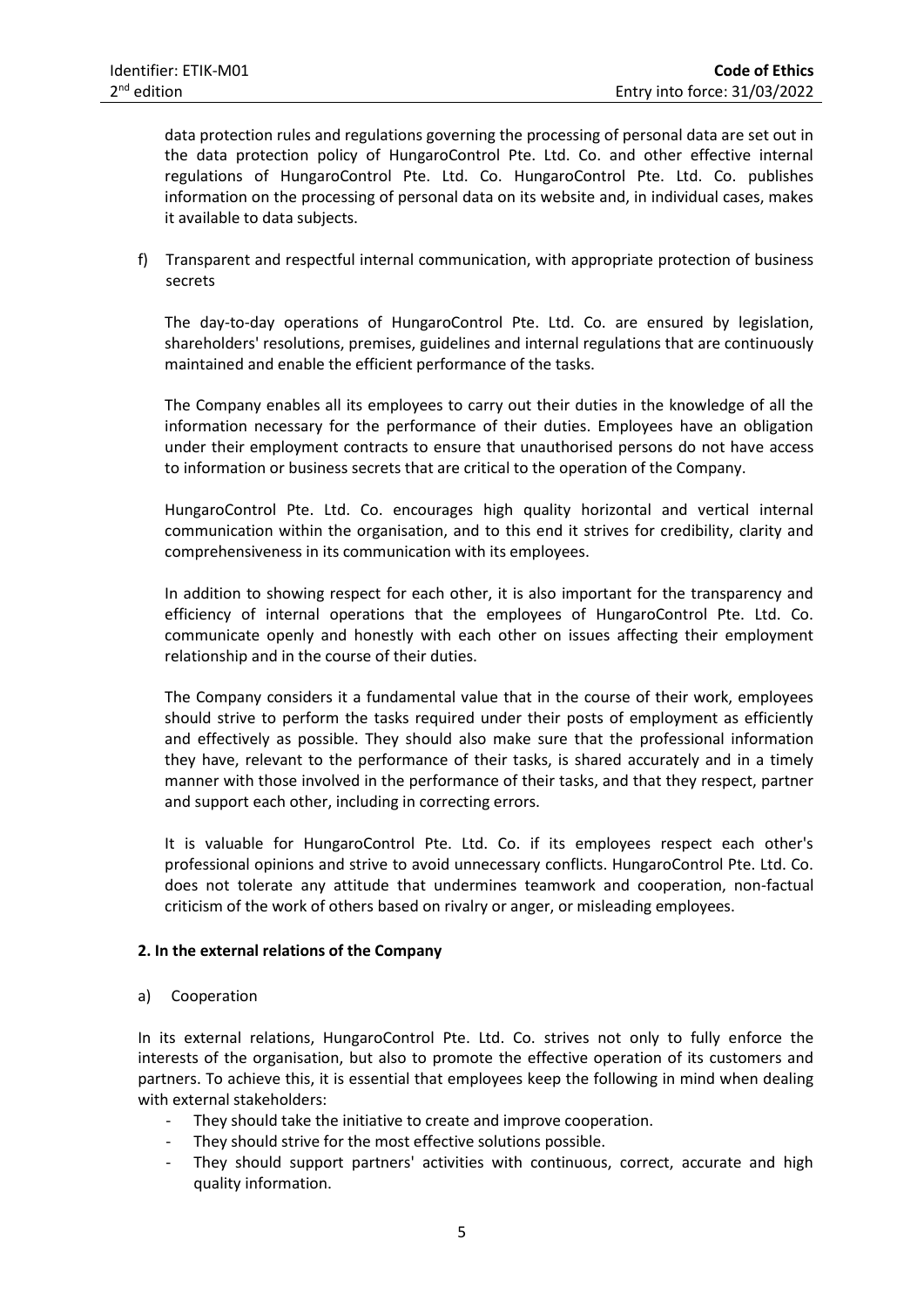- They should show respect and be objective, helpful, considerate, polite and free from undue influence.
- In credible external communication with various stakeholders, they should take into account the public messages of HungaroControl Pte. Ltd. Co., keeping in mind the positive reputation of HungaroControl Pte. Ltd. Co.
- They should not give an information advantage to certain actors or groups when communicating with the public.

The Company pays special attention to the establishment, maintenance and development of appropriate owner and government relations and communication. HungaroControl Pte. Ltd. Co. cooperates closely with the owner, maintains intensive contact on professional issues, and provides the owner with transparent and up-to-date information on matters concerning HungaroControl Pte. Ltd. Co.

The contractual partners of HungaroControl Pte. Ltd. Co. are selected in accordance with the applicable legislation and internal regulations. HungaroControl Pte. Ltd. Co. expects its contracted partners to familiarise themselves with the principles set out in this Code of Ethics and to comply with them.

In its relations with the authorities, HungaroControl Pte. Ltd. Co. acts in a fair and transparent manner, mutually respecting roles and competences. In order to ensure the success of the Company's activities, the primary aspect of its relations with the authorities is to promote and support the work of the authorities and to cooperate with them. To this end, the relevant divisions of HungaroControl Pte. Ltd. Co. must cooperate closely with the organizational unit of HungaroControl Pte. Ltd. Co. coordinating the regulatory procedure to the best of their ability.

b) Freedom from influence

HungaroControl Pte. Ltd. Co. bases its partner and customer relations on fairness and reliability, and in its operations it focuses on the safety of air navigation services and the public interest related to its tasks, which is also embodied in the form of shareholder interest.

c) Corporate social responsibility

HungaroControl Pte. Ltd. Co., as a highly successful, state-owned company limited by shares and a major player in the Hungarian transport sector, is committed to environmentally conscious operation and corporate social responsibility. In addition to its decisive economic and industrial role, HungaroControl Pte. Ltd. Co. also contributes to value creation and the preservation of social and natural assets with its social responsibility activities.

The Corporate Social Responsibility (CSR) strategy of HungaroControl Pte. Ltd. Co. is characterised by sustainability and innovation; it is primarily focused on long-term programmes, while being sensitive to current environmental and social problems and supporting their local management. Based on the clear vision of HungaroControl Pte. Ltd. Co. contained in its Corporate Social Responsibility Strategy, we may say that the Company has a single, modern CSR concept and approach, the sustainability activities of which focus on supporting science, technology and innovation.

d) Social objectives

HungaroControl Pte. Ltd. Co. – performing its operations in several different locations throughout the country – pays special attention to the people living in its immediate vicinity. It is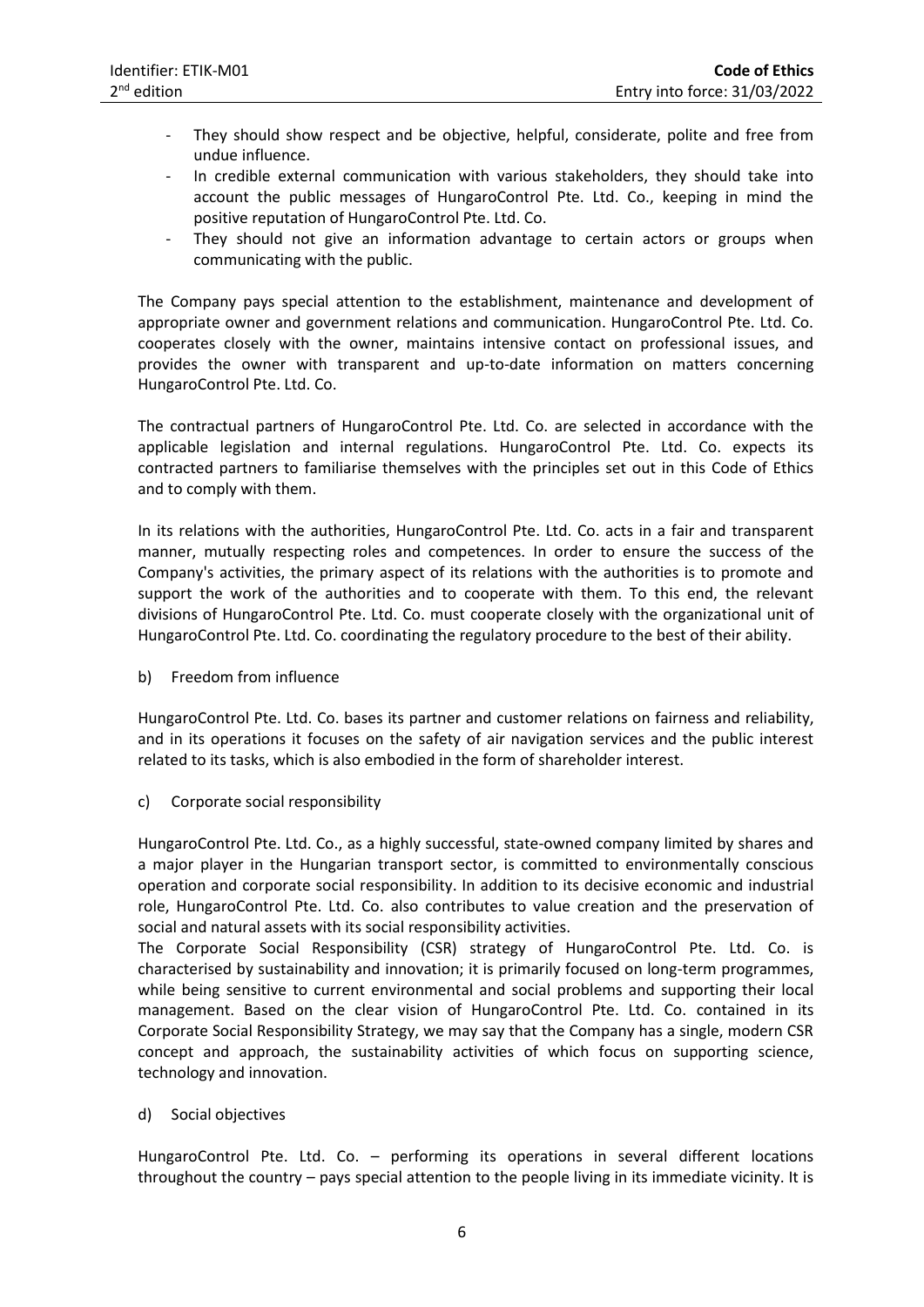involved in the day-to-day life of the municipalities concerned by its activities, helping to solve their problems by establishing a continuous dialogue based on mutual trust. To this end, it provides them with a forum and an opportunity to apply for funding, to improve the living conditions of the local community and to ensure the protection of their living environment. Within the framework of its Corporate Social Responsibility Strategy, HungaroControl Pte. Ltd. Co. directs priority resources to the implementation of programmes managed by actors in the research and development, education, sports, culture and social care sectors.

# e) Environmental protection objectives

As part of its CSR activities, the Company strives to develop exemplary and leading practices in the field of environmental protection, including responsibility for the natural and built environment.

In its Environmental Protection Policy, HungaroControl Pte. Ltd. Co. has committed itself to protecting the environment, preserving existing environmental values and promoting the sustainable development of aviation.

HungaroControl Pte. Ltd. Co. strives to protect the natural environment in all elements of its value chain. In line with the basic philosophy of our Corporate Social Responsibility Strategy and the European Union's legal framework for air traffic control, HungaroControl Pte. Ltd. Co. strives to improve the quality of its services by developments that not only enhance safety, economic efficiency and minimise delays, but also reduce the ecological footprint of air traffic.

HungaroControl Pte. Ltd. Co. is committed to minimising the potential negative environmental impacts resulting from the smooth, safe and economical management of air traffic.

To achieve the above objectives, HungaroControl Pte. Ltd. Co. operates environmental management and energy management systems that are closely aligned with its operational and development strategy.

# **III. THE ETHICAL REQUIREMENTS EXPECTED OF EMPLOYEES**

It is through the Company's employees and contracted partners that the Company guarantees that its efficient operation is in compliance with the set ethical principles, and therefore the Company attaches particular importance to ensuring that those concerned are aware of the Company's ethical principles in relation to work and out-of-hours conduct and the consequences of breaching the provisions of this Code of Ethics.

## **III.1. Preventing conflicts of interest, identifying and managing potential conflicts of interest**

For the purposes of this Code of Ethics, a **conflict of interest** is defined as any direct or indirect influence of individual activities, personal relationships or interests on the employee's work performance, conduct, including his/her decisions, in the course of performance of his/her job responsibilities, which is contrary to the interests of the Company or its owners.

HungaroControl Pte. Ltd. Co. expects its employees to perform their work and to conduct themselves outside working hours, whether in business or personal relationships, in a manner that does not affect their work performance and conduct in the performance of their job responsibilities, and does not conflict with the interests of the Company or its owner.

A specific subset of conflicts of interest, defined by law or internal regulation, are cases of incompatibility of interest. An incompatibility of interest is a (potential) conflict of interest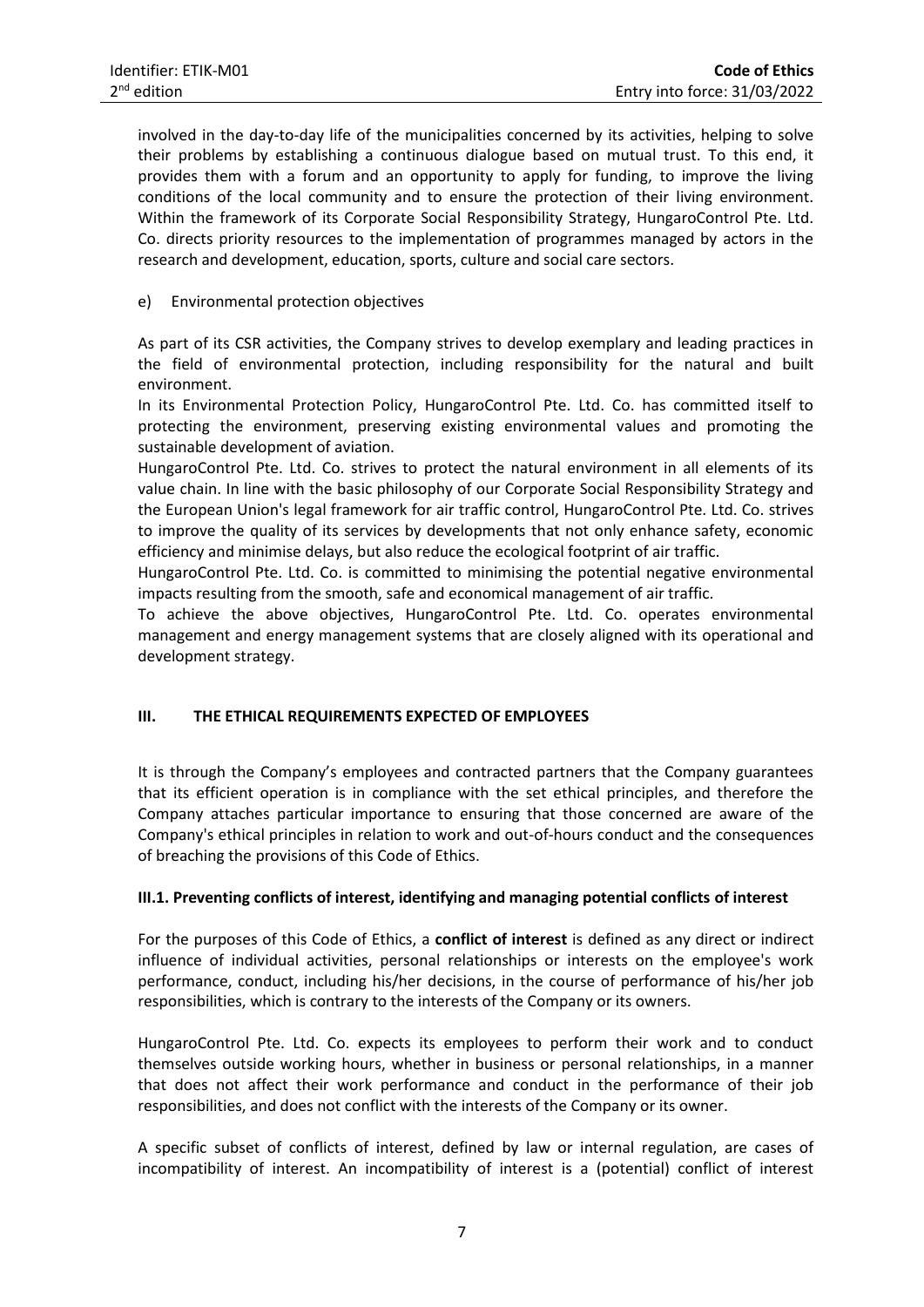defined as such by a law or internal regulation. Where internal regulations lay down specific detailed rules for an incompatibility of interest, the incompatibility of interest must be dealt with in the light of those rules, including the obligation to disclose them.

The Company will cooperate in good faith to manage or eliminate operational and business risks arising from conflicts of interest.

The Company examines the possibility and addresses the effects of conflicts of interest, including incompatibility of interest, both before and during the employment relationship.

To this end, HungaroControl Pte. Ltd. Co. sets out the declaration rules, examines conflicts of interest and takes the necessary preventive or reactive measures (e.g. discharge procedure) to manage the risks, as described in the ITSZ and other internal regulations on the performance of certain tasks related to the establishment, maintenance and termination of employment relationships, as well as other internal regulations on conflicts of interest.

The Company expects its employees, if they are aware that they are involved in a conflict of interest, to inform the Company in the manner set out in the above regulations. A breach of the obligation to make a declaration may constitute a breach of the obligation to work, may constitute a breach of a material obligation and may give rise to legal consequences.

If there is a presumption that other persons are in breach of the ethical requirements set out in this Code of Ethics, the Company will provide both its employees and contracted partners and any other external persons with the opportunity to report the breach using the contact details set out in Chapter IV of this Code of Ethics.

For the purposes of this Code of Ethics, conflicts of interest shall include, but are not limited to, the following:

**a)** Conflict of interest in relation to **employment** by the Company:

An employment related conflict of interest may arise where

- i. the person employed or intended to be employed by the Company
	- o is a political or public figure or a relative of such persons, or;
	- o is an employee of any partner who has a contract with the Company, or;
	- o is an executive employee/subordinate of the Company who is related to another executive employee/subordinate of the Company by blood (i.e. a relative) or by personal relationship or other relationship, provided that such relationships present a risk of affecting the impartial work performance or decision making of the employee concerned or of resulting in a failure to act independently and objectively or in the acquisition of undue personal advantage, or
- ii. has any other employment/other work-related legal relationship.

When considering whether there is an employment related conflict of interest

- relative: spouse/domestic partner, next of kin (blood relative in the direct line of descent), adopted, step- and foster child, adoptive, step- and foster parent, guardian, brother, spouse/domestic partner of the next of kin, the next of kin and brother of the spouse/domestic partner, the brother's spouse/domestic partner,
- political or public figure: any person who assumes a political or public role, and who is a party in interest to an existing or proposed business or contractual relationship with the Company or is an executive officer of a legal entity that is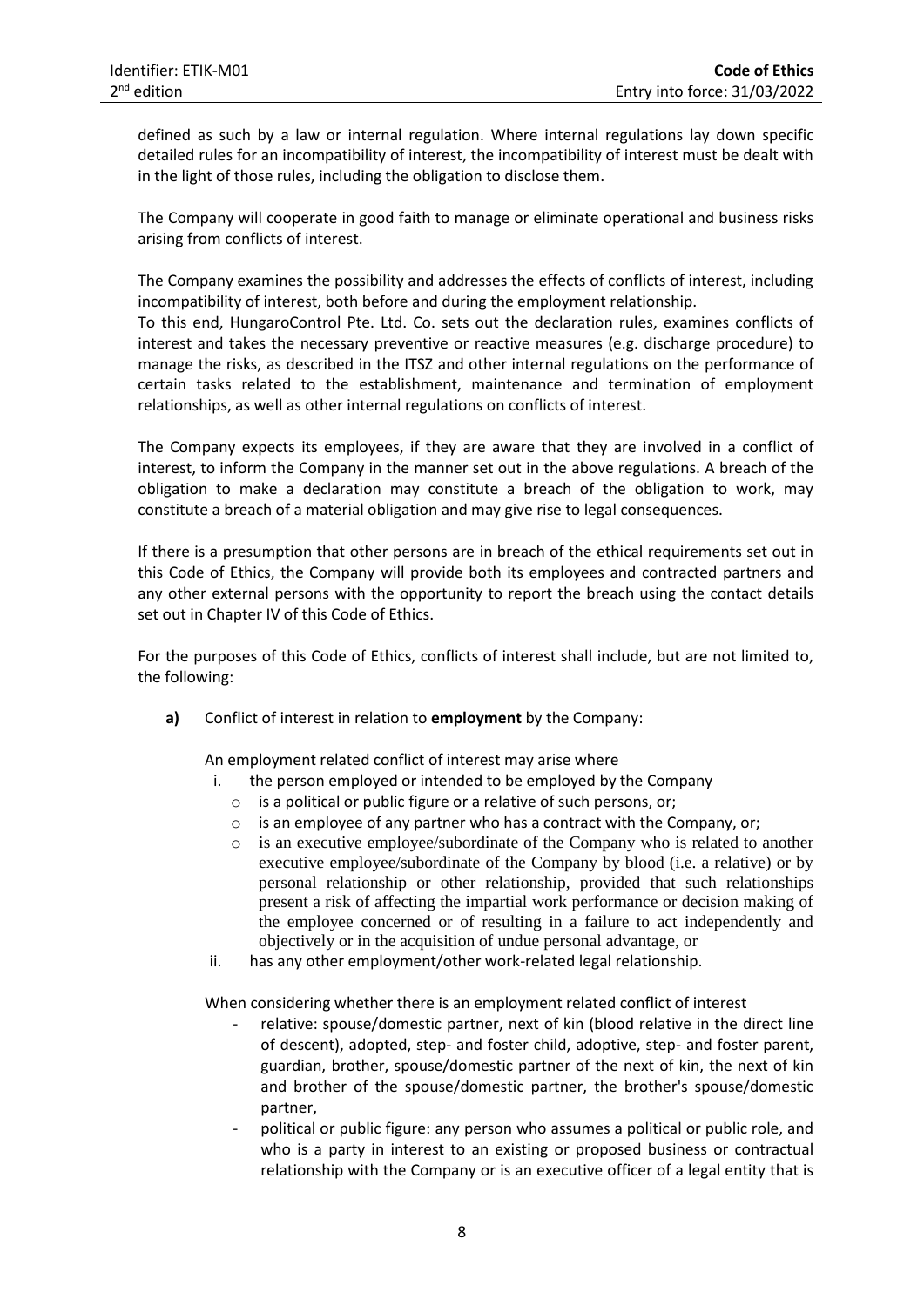a party in interest to an existing or proposed business or contractual relationship with the Company.

When establishing an employment relationship, temporary employment or assignment, the persons exercising the employer's rights are obliged to take into account any information not listed above but available to them which may give rise to an employment related conflict of interest.

Certain cases of employment related conflicts of interest are specifically provided for in the Company's internal regulations as **incompatibility of interest under employment law**, including:

- Organisational By-laws,
- Policy on the exercise of employer's rights, transfer of posts of employment and substitution,
- Organisational Instructions of the Chief Financial Officer on the performance of certain tasks related to the establishment, maintenance and termination of employment
- **b)** Conflict of interest with respect to **the use of the Company's business and official relations, data and information and assets**:

The data, information, business and official relations and contacts of HungaroControl Pte. Ltd. Co. may only be used in the interests of the Company and its owner. The employees of HungaroControl Pte. Ltd. Co. may not use data and information relating to the Company's activities and internal affairs for their own or others' benefit.

Employees are entitled to use Company-provided assets for private purposes only to the extent and in the manner specified in the internal regulation(s) and/or employment contracts.

HungaroControl Pte. Ltd. Co. expects its employees to act with special care in relation to information and data that they obtain in connection with their work or at their workplace, to prevent and preclude any unauthorised and unlawful access both during and after the employment relationship, not only with third parties but also with the Company's employees.

It is a strong expectation of HungaroControl Pte. Ltd. Co. that employees handle information obtained in the course of their work responsibly within their area of responsibility, do not use it in an unauthorised manner and strictly comply with the provisions of the law and internal regulations on classified data and confidentiality.

The rules on confidentiality are set out in the employee's contract of employment, which requires the employee to keep business secrets disclosed to him/her in the course of his/her work. In addition, the employee must not disclose to any unauthorised person any information that he/she has learned in the course of his/her employment and the disclosure of which could be prejudicial to the employer, the entity exercising the ownership rights or any other person. Confidentiality does not extend to the disclosure of data of public interest and to the obligation to provide data and information on data accessible on public interest grounds, as defined by law.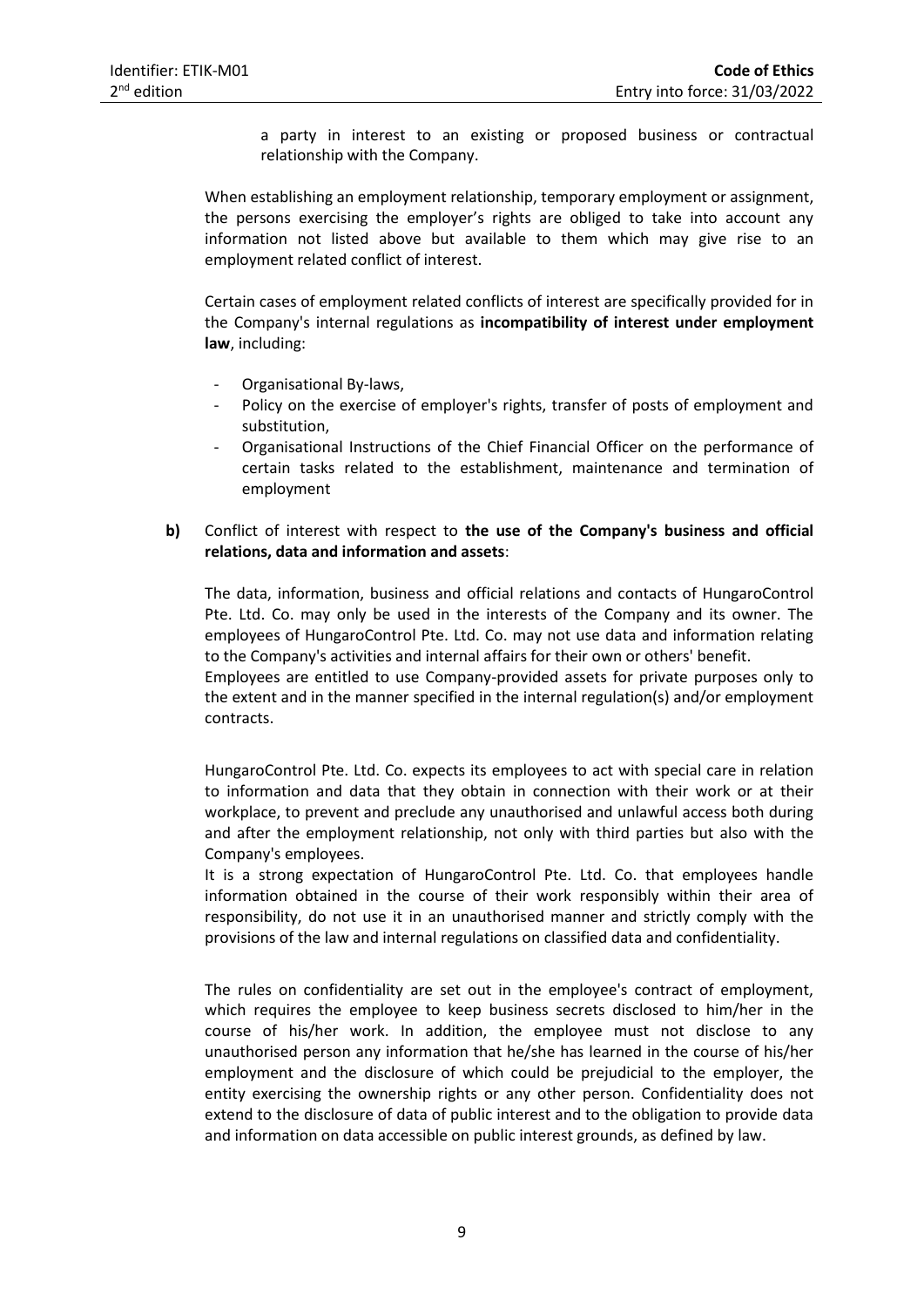**c)** Conflict of interest in terms of **business relationships**:

A conflict of interest may arise if the Company and its employee, or the employee's relative, are in business competition with each other for the following reasons:

- i. a business interest held by the employee or a relative of the employee, as defined below; or
- ii. the employee's relative is employed by or holds a position with the Company's contracted partner which has a decisive (dominant) influence on the performance of the contracted partner's services to the Company or on the enforcement of its interests; or
- iii. other employment relationship / other work-related legal relationship of the employee.

For the purposes of this Code, the business interest must be reported

- if the scope of activities of the business association wholly or partly owned by the employee, or the employee's post of employment or the task(s) performed by the employee, affect the scope of tasks of HungaroControl Pte. Ltd. Co., as defined in the Articles of Association, or
- if such business interest may, in any way, affect the performance of the employee's job responsibilities and/or the interests of the Company and its owners; or
- if its notification is expressly required by the Company.

Certain cases of conflict of interest known as **incompatibility of economic interest**, are specifically provided for in the Company's internal regulations listed below:

- Cash Management Policy.
- Procurement and Public Procurement Policy,
- Contracting Policy.
- **d)** Conflict of interest in terms of **accepting gifts**:

A gift is any benefit, irrespective of its value or form, given by an external or internal party to an employee of the Company in connection with his or her employment. Acceptance of a gift creates a conflict of interest if it exceeds the permitted amount or, regardless of the value, if it affects the decision or performance of duties of a Company employee in a way that is unfavourable to the Company.

Employees of HungaroControl Pte. Ltd. Co. may only accept or give gifts or hospitality (accommodation, catering, travel, etc.) from or to business partners if the gift or hospitality concerned complies with applicable legislation, the rules applicable to HungaroControl Pte. Ltd. Co., the requirements laid down by the owner, internal regulations and the provisions of the Code of Ethics.

HungaroControl Pte. Ltd. Co. considers as a gift any monetary or non-monetary benefit, movable property (e.g.: souvenir), real estate, valuable rights and interests, advantage, service, discount, invitation or hospitality that has a monetary value.

For the purposes of this Code of Ethics, a gift given by a professional or business partner of the Company or any third party to an employee or relative of the Company, or a gift given by an employee of the Company to a professional or business partner of the Company shall be considered to be a gift.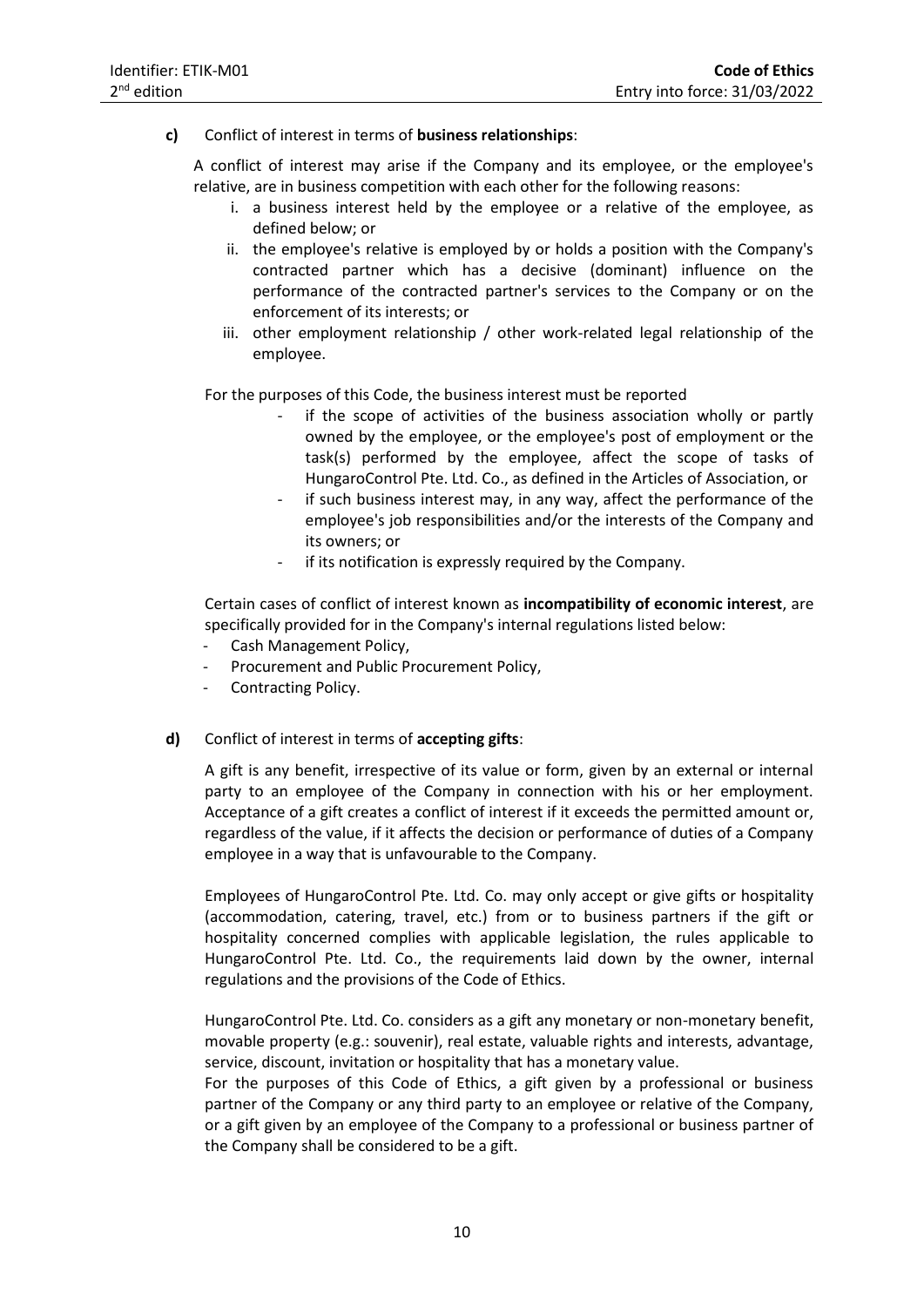The usual and rational level of gift is acceptable and can be given. This includes, in particular:

- a gift up to a value of HUF 20,000 per occasion (taking into account both the transferor and recipient of the gift),
- or a normal business lunch or other such meal during business trips.

No such gift may be accepted, nor may it be given, which is likely to promote individual interests, reduce the commitment to the Company or, in the case of a gift to a partner, to the company it represents, or influence a decision, in particular:

- a gift above the HUF 20,000 value limit (taking into account both the transferor and recipient of the gift), or
- money, non-cash payment instruments, coupons, gift vouchers, travel vouchers and securities, irrespective of their value.

A gift of more than HUF 20,000 per occasion, or a *material* gift of more than HUF 20,000 from the same donor on several occasions within a business year, may be accepted if the employee has notified the employer of this in the manner specified in the ITSZ and the acceptance has been approved by the Company, or the gift or its consideration has been handed over to the Company by the employee.

#### **e)** Conflict of interest in relation to **outside activities**:

Conflict of interest may arise if the legal relationship, social position, or conduct outside working hours of an employee of the Company, which does not otherwise result in a conflict of interest, affects or may affect his or her position or the perception of his or her position at the Company, or as a result of which there is a risk that the legitimate interests or reputation of HungaroControl Pte. Ltd. Co. or its owner may be damaged. The employee must not engage in any conduct  $-$  not even outside working hours  $$ which, in particular by reason of the nature of the employee's post of employment or his or her position in the employer's organisation, is likely to jeopardise directly and effectively the reputation, legitimate economic interests or the objectives of the employment relationship of his or her employer or its owner. This obligation does not limit or exclude the legitimate exercise of the constitutional and employee rights.

While respecting privacy, HungaroControl Pte. Ltd. Co. expects its employees to ensure that their conduct and activities outside working hours do not conflict with their obligations arising from their employment with HungaroControl Pte. Ltd. Co., that their conduct does not damage the reputation of the Company and that their actions comply with the ethical standards set out in the Code of Ethics.

HungaroControl Pte. Ltd. Co. expects its employees to use the Internet and social networking sites in accordance with the provisions of the Company's regulations in force and the values set out in this Code of Ethics, and to be mindful of this also with regard to the information (posts, images, data) they make public about themselves.

The Company expects employees to refrain from posting any information on social networking sites or other forums that could jeopardise the legitimate economic interests or reputation of HungaroControl Pte. Ltd. Co. or its owner. They should also refrain from publishing private opinions, comments or criticisms that are negative or condemning to the Company.

Respecting fundamental constitutional rights, HungaroControl Pte. Ltd. Co. does not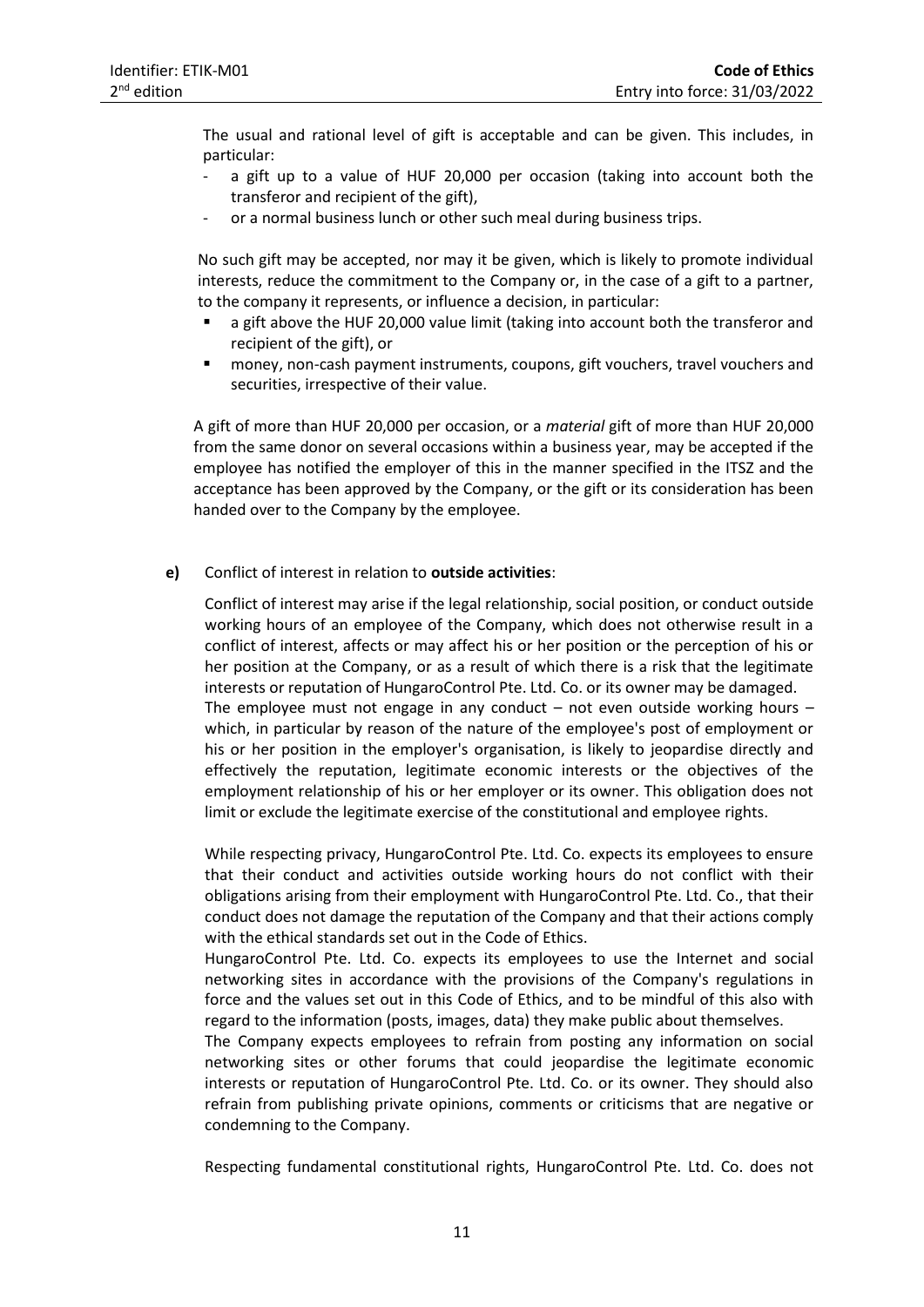prohibit its employees from engaging in political and public activities outside working hours as private individuals, in accordance with the relevant legislation and internal regulations, while avoiding any conflict of interest or incompatibility of interest as mentioned in this Code of Ethics.

The rules on external communication are set out in the Organisational Instructions on the Rules for External Communication of HungaroControl Pte. Ltd. Co.

## f) Conflict of interest in relation to the **Company's customers and business partners**:

It shall be considered as a conflict of interest, if such a circumstance arises in the course of an activity not related to the employee's post of employment, performed in favour of a person or organisation doing business with the Company, or in the course of the provision of a service or the performance of a contract by the Company, which creates or involves a risk of loss of interest on the part of the Company.

# g) Conflict of interest in the **internal operation or internal processes of the Company**:

It is the fundamental expectation of HungaroControl Pte. Ltd. Co. that its employees perform their duties in accordance with the law and internal regulations, with the interests and objectives of the Company and the purpose of each work process in mind, and that they assist in good faith in identifying and dealing with any errors or potential hazards that may arise. For all these reasons, it is essential that employees are up to date with the different pieces of legislation that affect their activities and with the general professional rules that apply to their employment and their employment relationship.

HungaroControl Pte. Ltd. Co. also expects its employees to take care to initiate a review of the rules where necessary, including as a result of changing circumstances.

HungaroControl Pte. Ltd. Co. believes that it is important for employees to help each other in approaching the tasks and difficulties that arise in the course of their work. The Company expects employees to work proactively, not to wait for problems to arise before seeking solutions, but to take independent initiative to solve them.

The high quality of services provided by HungaroControl Pte. Ltd. Co. is a guarantee that its employees act responsibly and with the highest professional standards in their daily work, keeping in mind the strategic objectives, and perform their tasks reliably and efficiently. The Company believes that it is more important to admit mistakes than to maintain the appearance of impeccability or flawlessness, so that everyone can learn from the mistakes.

The Company expects employees to seek guidance from their manager if they are uncertain about the proper application of a rule, regulation or about any professional matter.

All employees have decision-making latitude and are accountable for their decisions and the work they do.

HungaroControl Pte. Ltd. Co. expects its employees to take responsibility for any wrong or inappropriate decisions or actions (if any) and to do their utmost to correct them in a lawful and professional manner; to accept legitimate criticism as an intention to improve and to respond accordingly.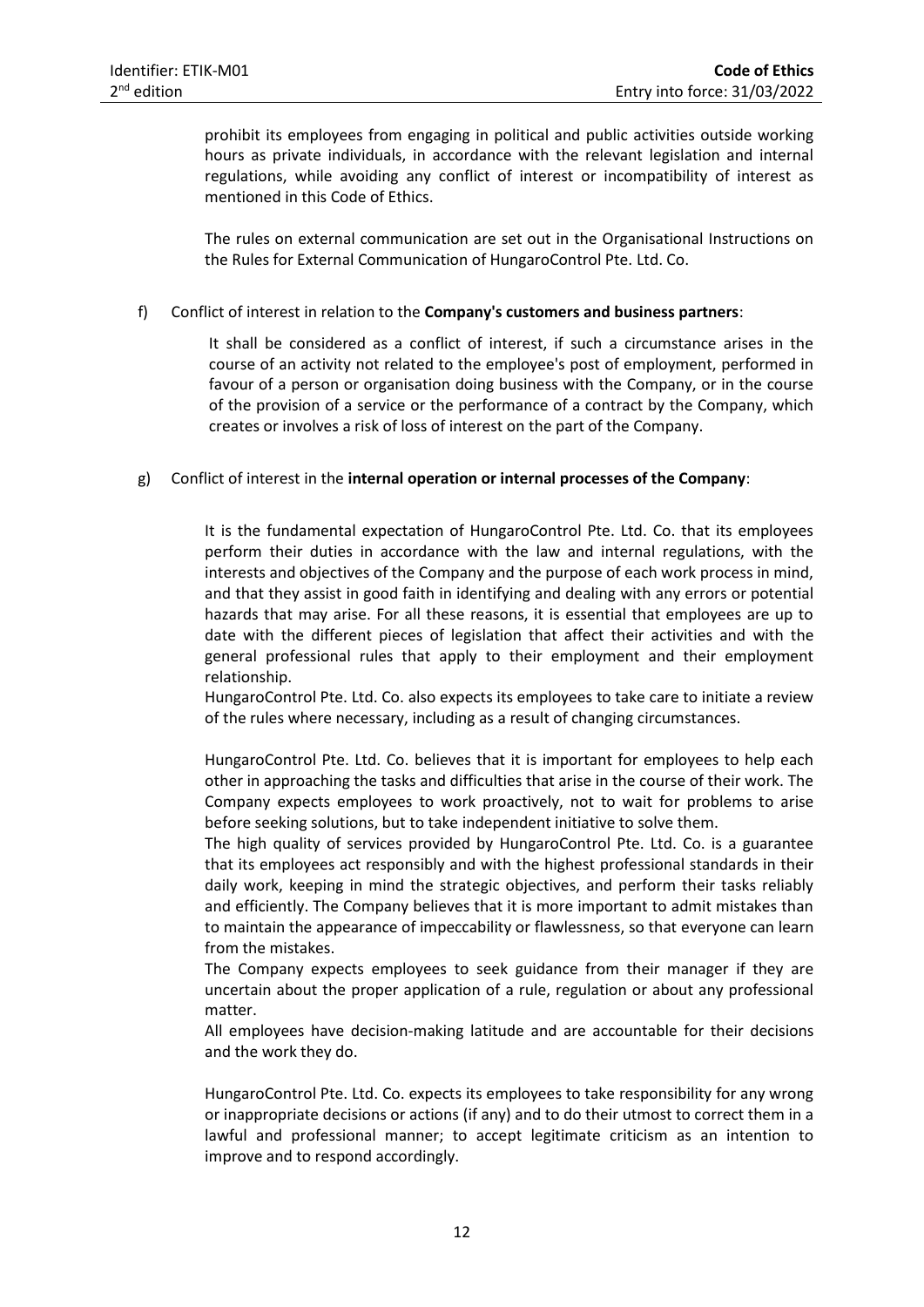**Certain procedural or other conflicts of interest** relating to the Company's internal operations are specifically provided for in the Company's internal regulations listed below:

- Internal Audit Charter,
- Information Security Policy,
- Rules of Procedure of the Just Culture Commission,
- Organisational Instructions of the Director of Technology on the management of access rights,
- Organisational Instructions of the Director of Flight Safety, Quality Management and Internal Control on the investigation of incidents related to the provision of air traffic services and air navigation services by HungaroControl Pte. Ltd. Co.,
- Instructions of the Head of the Human Resources Department on the publication of the Fatigue Management Manual for Air Traffic Controllers,
- Instructions of the Head of the Human Resources Department on the publication of the Fatigue Management Manual for Flight Information and Operational Support Personnel,
- Instructions of the Head of the Human Resources Department on the publication of the Stress Management Manual,
- Instructions of the Head of the ATM Training and Service Management Department on the English and Hungarian language proficiency test for air traffic controllers and flight information officers,
- Organisational Instructions of the Director of Technology on the rules of mobile communications and mobile device management.

## **III.2. Other employee-related expectations**

**a)** The key role and responsibility of managers

Managers have a key role and responsibility in shaping and developing the organisational culture of the Company. Their behaviour serves as a model for both employees and partners of HungaroControl Pte. Ltd. Co. and their clear attitude towards ethical standards and rules of conduct is a guiding principle.

The attitude of senior managers determines the attitude of middle managers, and the latter has a profound influence on the behaviour of their subordinates.

The Company expects managers to be committed to developing a corporate and, within that, ethical culture, and to lead by example in creating and maintaining a harmonious and cooperative workplace atmosphere that fosters employee engagement, promotes a sense of belonging and fosters an appropriate work ethic aligned with objectives.

Managers are also expected to strive to create a workplace climate that condemns all forms of discrimination and to act confidentially and carefully in dealing with any complaints of discrimination.

Managers are also expected to pay particular attention to proactively managing conflicts of interest and averting their adverse consequences.

HungaroControl Pte. Ltd. Co. does not tolerate any form of abuse of management position, and the Company expects managers to exercise their decision-making powers responsibly and to take responsibility for their own decisions.

Managers are also expected to be consistent, realistic and fair in their work-related actions; to seek objective, constructive and fair appraisals when making their findings, to develop employees and to encourage better performance.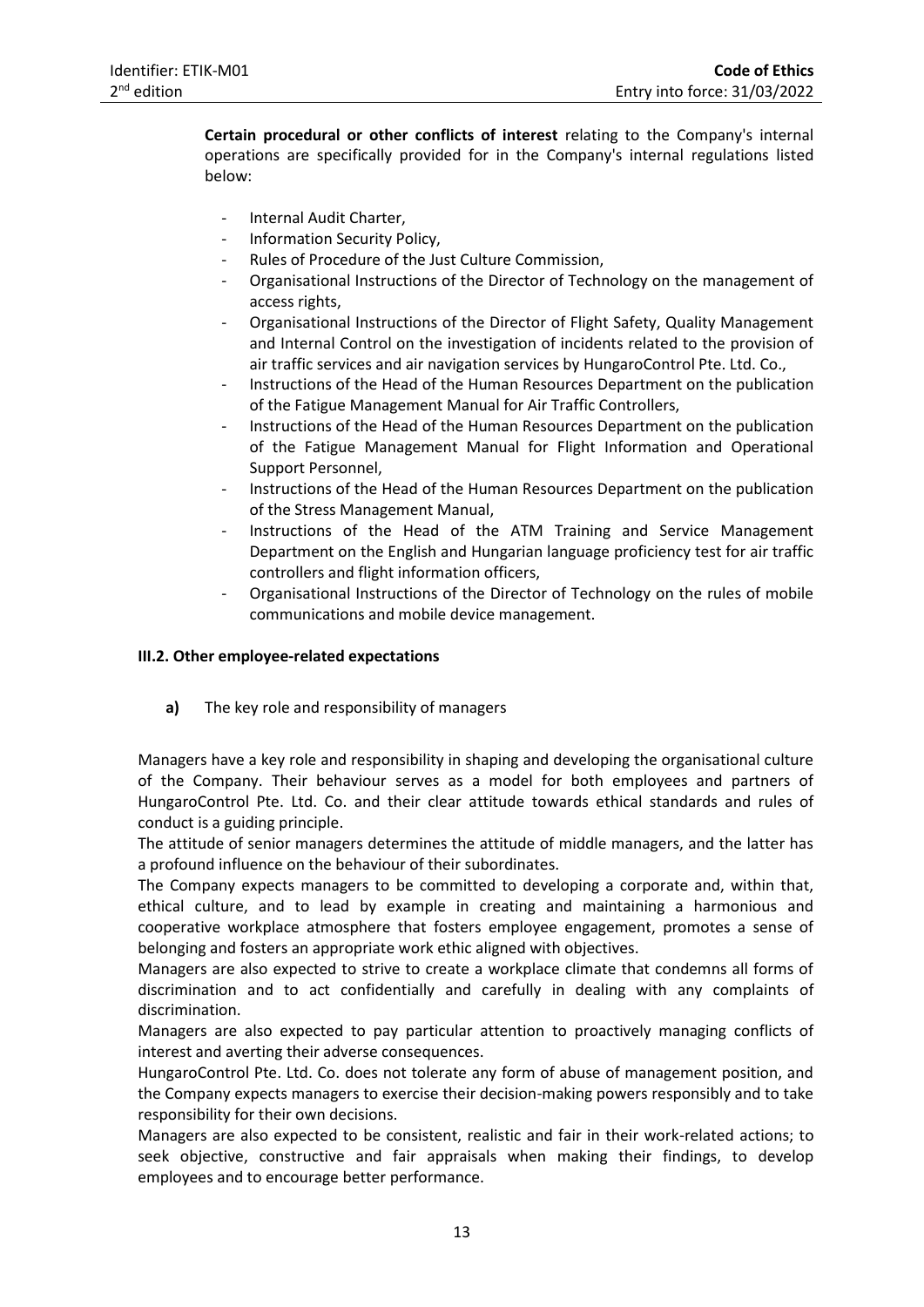Managers not only give but also receive feedback in the course of their work, giving employees the opportunity for self-evaluation.

Managers have a responsibility to enforce the values set out in the Code of Ethics among those under their authority.

**b)** Capacity for development

HungaroControl Pte. Ltd. Co. operates in a constantly changing business and legal environment, therefore it is important that the challenges of this dynamic environment are seen as opportunities for the employees to develop their own professional skills.

HungaroControl Pte. Ltd. Co. expects from the whole organisation, including its employees, that they bring out the best performance in their work, professional and personal preparedness, striving for continuous development and renewal.

HungaroControl Pte. Ltd. Co. believes that the results of research and development and the provision of better solutions are the driving forces behind the achievement of outstanding performance and joint success.

Employees are expected to be open to learning and absorbing new experiences, to follow developments in their field and to apply them in their daily work. They are expected to be proactive in change and be able to innovate themselves, so that change is a real opportunity for themselves and for HungaroControl Pte. Ltd. Co. as a whole.

**c)** Non-discrimination

HungaroControl Pte. Ltd. Co. expects its employees to respect the requirement of equal treatment and to treat their colleagues with respect and without prejudice.

A basic expectation of all employees is to refrain from even the appearance of discrimination or negative judgement. No direct or indirect discrimination against others shall be permitted, in particular on the grounds of the following – real or perceived – characteristics:

a) gender,

- b) racial origin,
- c) skin colour,
- d) nationality,
- e) nationality,
- f) mother tongue,

g) disability,

h) state of health,

i) religious or ideological conviction,

- j) political or other opinion,
- k) marital status,

l) motherhood (pregnancy) or fatherhood,

- m) sexual orientation,
- n) sexual identity,
- o) age,

p) social origin/background,

q) financial status,

r) part-time or fixed-term nature of the employment relationship or other work-related legal relationship,

s) membership in an organisation representing employees' interests,

t) any other circumstance, characteristic feature or attribute.

**d)** Environmentally conscious working